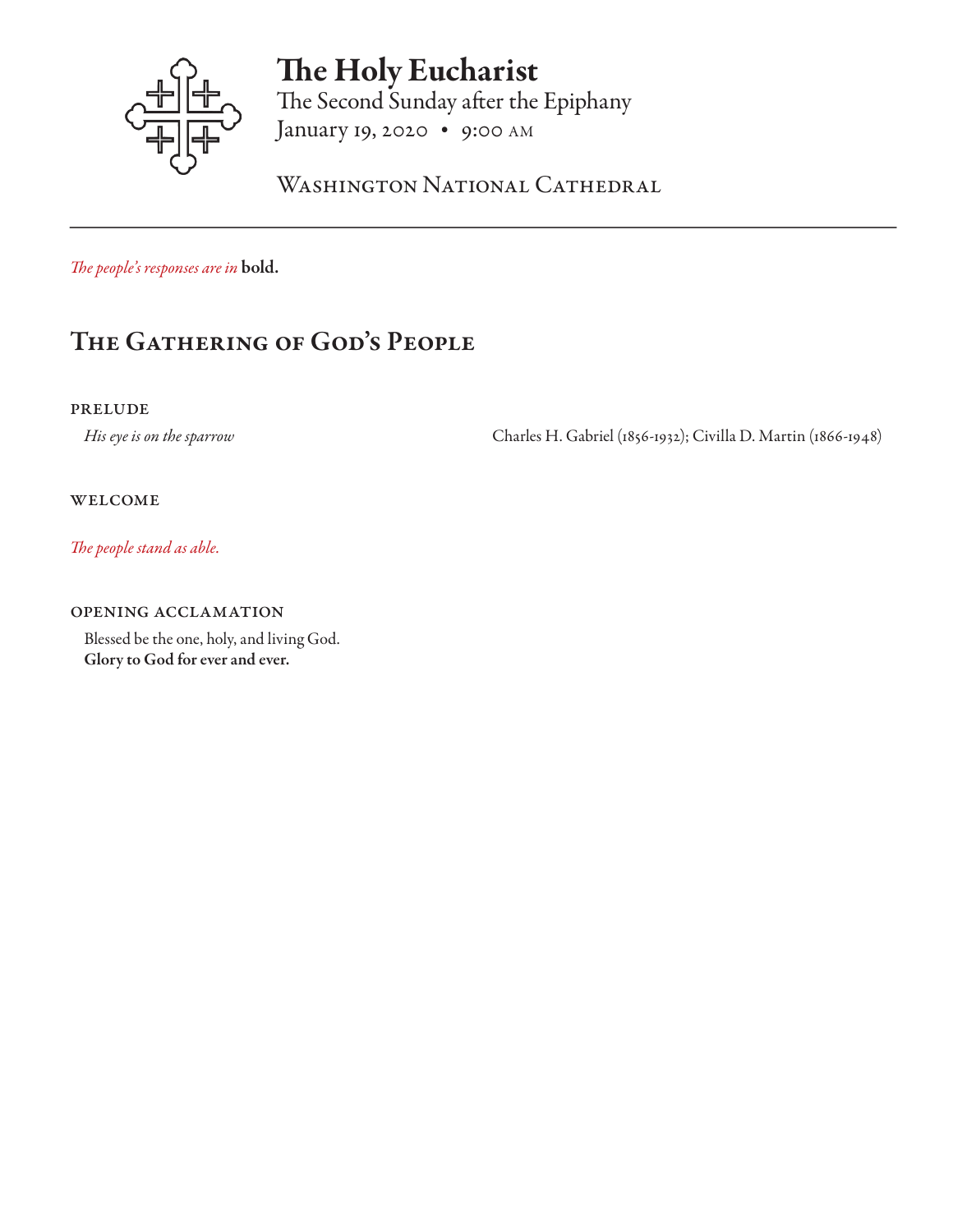#### **HYMN**

*Lift every voice and sing Sung by all.* Sung by all. J. Rosamund Johnson (1873-1954)  $\overline{\phantom{a}}$ 1. Lift  $ev -'ry$ voice and sing, till earth and hea ven ring, 2. Ston -  $y$ trod, bit - ter the chas tening the road we  $\frac{1}{2}$ rod, 3. God God of of our wea years, our  $\overline{si}$ lent tears, ry ◢ ring with the har of lib mon ies er ty. the days when hope had died: felt in un born thou who hast brought thus far the  $\overline{u}$ s on way;  $\bullet$  . joic high the lis tening skies; Let our  $re$ ing rise as yet, with stead have not feet beat, our wea  $\rm{a}$  $\overline{\phantom{a}}$ ry V thou who hast by thy led the might  $in$ light; us  $\sim$ to  $\overline{d}$ .  $\rm r\rm e$ loud roll  $let$ it sound as the ing sea. place for come to the which our fa thers sighed? keep  $\overline{u}$ for ev er in the path, we pray.  $\sigma$ the faith that the dark past has Sing  $\rm{a}$ song full taught us; We have come  $o - ver$ a way that with tears has been wa tered;  $\overline{a}$ Lest feet stray from the pla - ces, our God, where we thee; our met  $\overline{\rho}$ . sing song full of the hope that the pres-ent has brought  $\rm{a}$ us; we have come, tread - ing our path through the blood of the slaugh tered, lest, our hearts drunk with the wine  $\sigma$ the world, we for get thee; the  $fac - ing$ ris ing sun of our new day be gun, out of the gloom till *last* past, now we stand at y sha-dowed be - neath thy hand for may we  $ev$  $er$ stand, till let march **us** on vic  $\rm{to}$ is won. ry  $\sigma$ where the white gleam bright is cast. our star true to our God, true to our na tive land.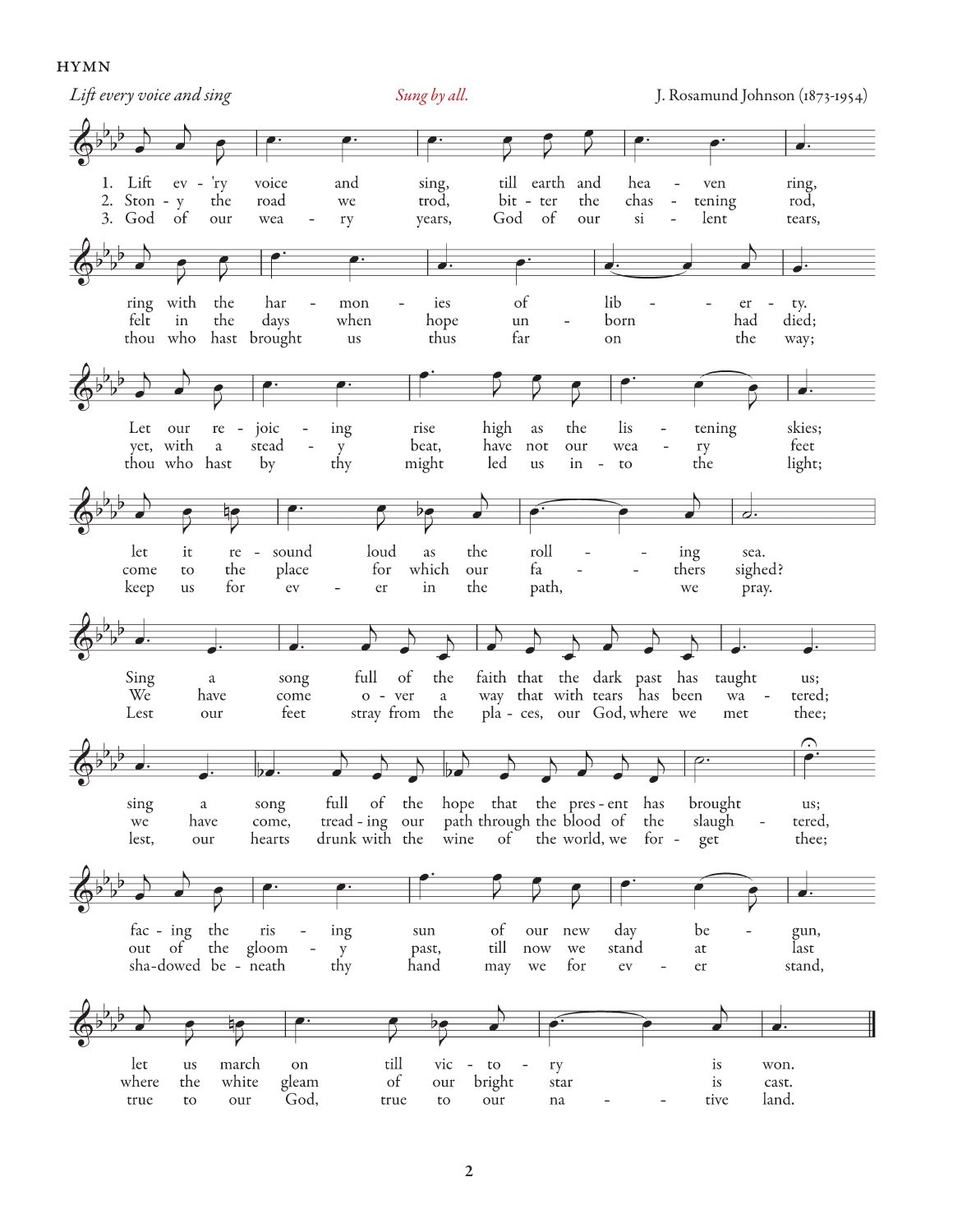## the collect for the second sunday after the epiphany

The Lord be with you. And also with you. Let us pray.

Holy God, you sent your son to be the light of the world, so that all may know the brightness of your love. Fill us with your grace this day that we may bear witness to his light and serve your coming reign. In Jesus' name we pray. Amen.

## the collect for martin luther king, jr.

Almighty God, by the hand of Moses your servant you led your people out of slavery, and made them free at last: Grant that your Church, following the example of your prophet Martin Luther King, may resist oppression in the name of your love, and may strive to secure for all your children the blessed liberty of the Gospel of Jesus Christ; who lives and reigns with you and the Holy Spirit, one God, now and for ever. Amen.

*The people are seated.* 

## The Readings

## **FIRST READING** Isaiah 49:1-7

Listen to me, O coastlands, pay attention, you peoples from far away! The Lord called me before I was born, while I was in my mother's womb he named me. He made my mouth like a sharp sword, in the shadow of his hand he hid me; he made me a polished arrow, in his quiver he hid me away. And he said to me, "You are my servant, Israel, in whom I will be glorified." But I said, "I have labored in vain, I have spent my strength for nothing and vanity; yet surely my cause is with the Lord, and my reward with my God." And now the Lord says, who formed me in the womb to be his servant, to bring Jacob back to him, and that Israel might be gathered to him, for I am honored in the sight of the Lord, and my God has become my strength—he says, "It is too light a thing that you should be my servant to raise up the tribes of Jacob and to restore the survivors of Israel; I will give you as a light to the nations, that my salvation may reach to the end of the earth." Thus says the Lord, the Redeemer of Israel and his Holy One, to one deeply despised, abhorred by the nations, the slave of rulers, "Kings shall see and stand up, princes, and they shall prostrate themselves, because of the Lord, who is faithful, the Holy One of Israel, who has chosen you."

For the Word of God in scripture, for the Word of God among us, for the Word of God within us, Thanks be to God.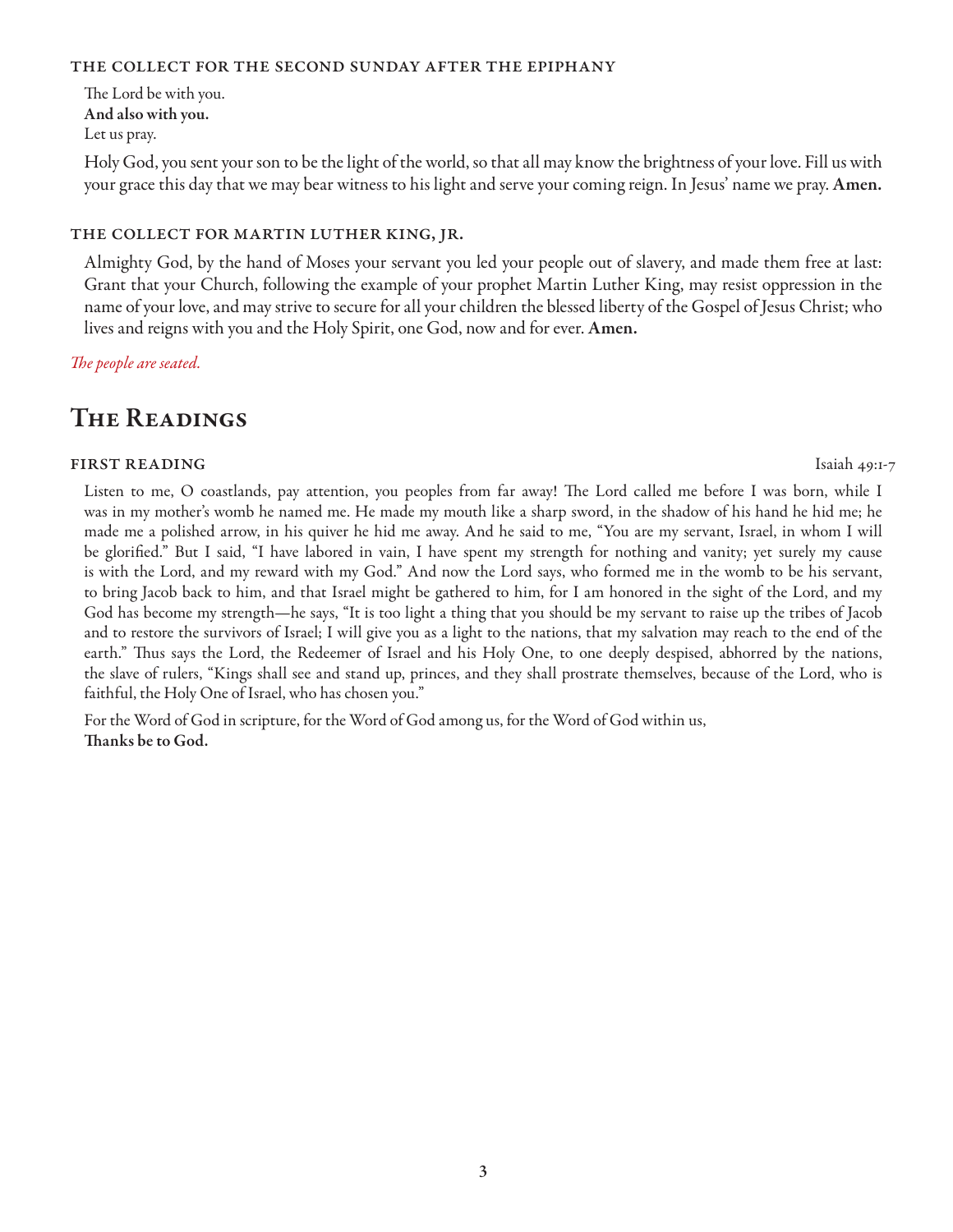## *The worship leader introduces the refrain, then all repeat.*



## *The worship leader sings the psalm.*

 I waited patiently upon the Lord; he stooped to me and heard my cry. He lifted me out of the desolate pit, out of the mire and clay; he set my feet upon a high cliff and made my footing sure.

## *All repeat the refrain.*

Great things are they that you have done, O Lord my God! how great your wonders and your plans for us! there is none who can be compared with you. Oh, that I could make them known and tell them! but they are more than I can count.

## *All repeat the refrain.*

I proclaimed righteousness in the great congregation; behold, I did not restrain my lips; and that, O Lord, you know. Your righteousness have I not hidden in my heart; I have spoken of your faithfulness and your deliverance; I have not concealed your love and faithfulness from the great congregation. You are the Lord;

do not withhold your compassion from me;

let your love and your faithfulness keep me safe for ever.

## *All repeat the refrain.*

*The people stand as able for the Gospel Alleluia, singing twice.* 

## gospel alleluia

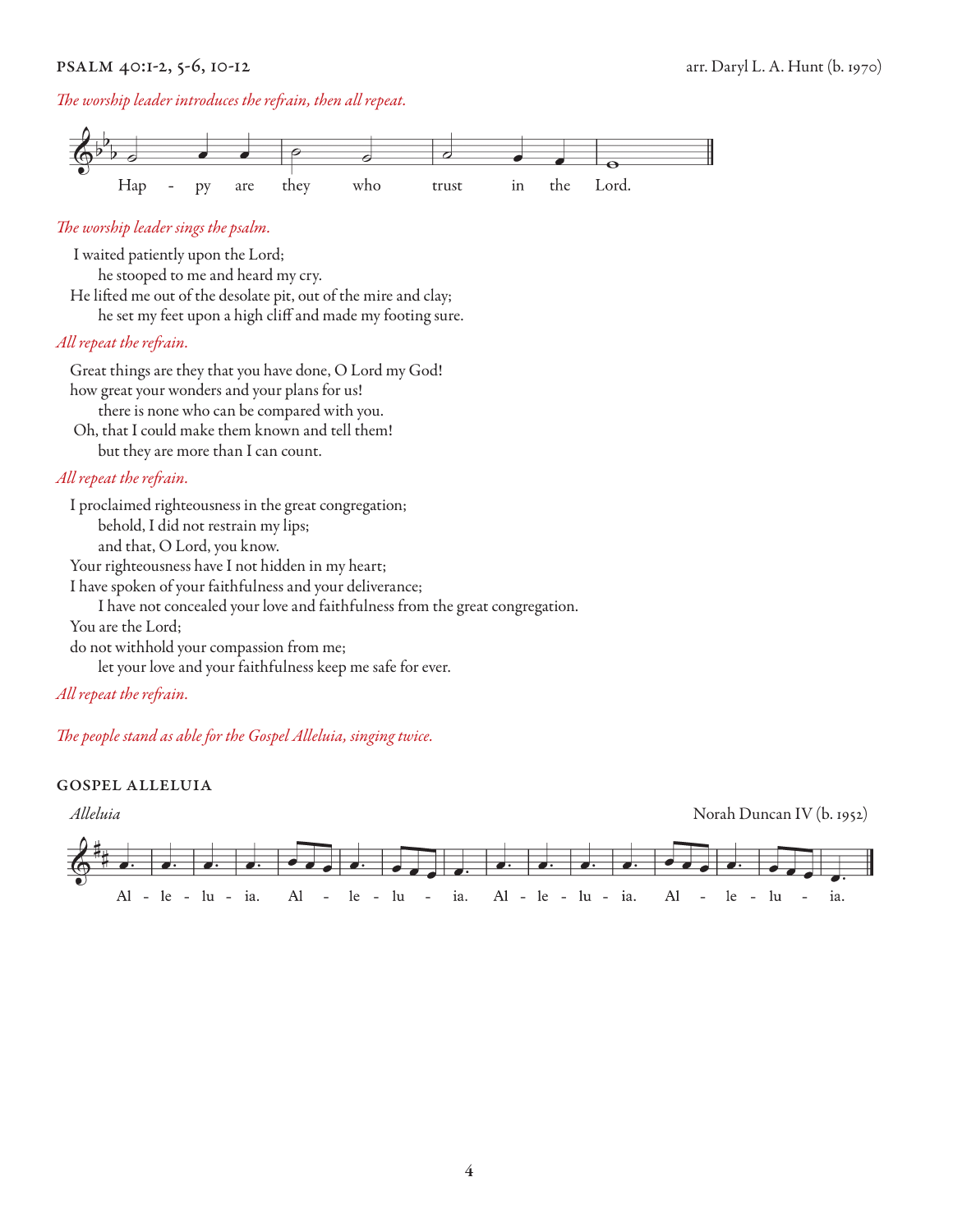## THE HOLY GOSPEL John 1:29-42

The Holy Gospel of our Lord Jesus Christ according to John. Glory to you, Lord Christ.

John saw Jesus coming toward him and declared, "Here is the Lamb of God who takes away the sin of the world! This is he of whom I said, 'After me comes a man who ranks ahead of me because he was before me.' I myself did not know him; but I came baptizing with water for this reason, that he might be revealed to Israel." And John testified, "I saw the Spirit descending from heaven like a dove, and it remained on him. I myself did not know him, but the one who sent me to baptize with water said to me, 'He on whom you see the Spirit descend and remain is the one who baptizes with the Holy Spirit.' And I myself have seen and have testified that this is the Son of God." The next day John again was standing with two of his disciples, and as he watched Jesus walk by, he exclaimed, "Look, here is the Lamb of God!" The two disciples heard him say this, and they followed Jesus. When Jesus turned and saw them following, he said to them, "What are you looking for?" They said to him, "Rabbi" (which translated means Teacher), "where are you staying?" He said to them, "Come and see." They came and saw where he was staying, and they remained with him that day. It was about four o'clock in the afternoon. One of the two who heard John speak and followed him was Andrew, Simon Peter's brother. He first found his brother Simon and said to him, "We have found the Messiah" (which is translated Anointed). He brought Simon to Jesus, who looked at him and said, "You are Simon son of John. You are to be called Cephas" (which is translated Peter).

The Gospel of the Lord. Praise to you, Lord Christ.

*All sing the Gospel Alleluia.*

*The people are seated at the invitation of the preacher.*

THE SERMON THE SERMON SERMON SERMON THE REVERSION THE REVERSION OF THE REVERSION OF THE REVERSION OF THE REVERSION OF THE REVERSION OF THE REVERSION OF THE REVERSION OF THE REVERSION OF THE REVERSION OF THE REVERSION OF TH

*The people stand as able.*

# Affirmation of Faith—The Nicene Creed

We believe in one God, the Father, the Almighty, maker of heaven and earth, of all that is, seen and unseen.

- We believe in one Lord, Jesus Christ, the only Son of God, eternally begotten of the Father, God from God, Light from Light, true God from true God, begotten, not made, of one Being with the Father. Through him all things were made. For us and for our salvation, he came down from heaven: by the power of the Holy Spirit he became incarnate from the Virgin Mary, and was made man. For our sake he was crucified under Pontius Pilate; he suffered death and was buried. On the third day he rose again in accordance with the Scriptures; he ascended into heaven and is seated at the right hand of the Father. He will come again in glory to judge the living and the dead, and his kingdom will have no end.
- We believe in the Holy Spirit, the Lord, the giver of life, who proceeds from the Father and the Son. With the Father and the Son he is worshiped and glorified. He has spoken through the Prophets. We believe in one holy catholic and apostolic Church. We acknowledge one baptism for the forgiveness of sins. We look for the resurrection of the dead, and the life of the world to come. Amen.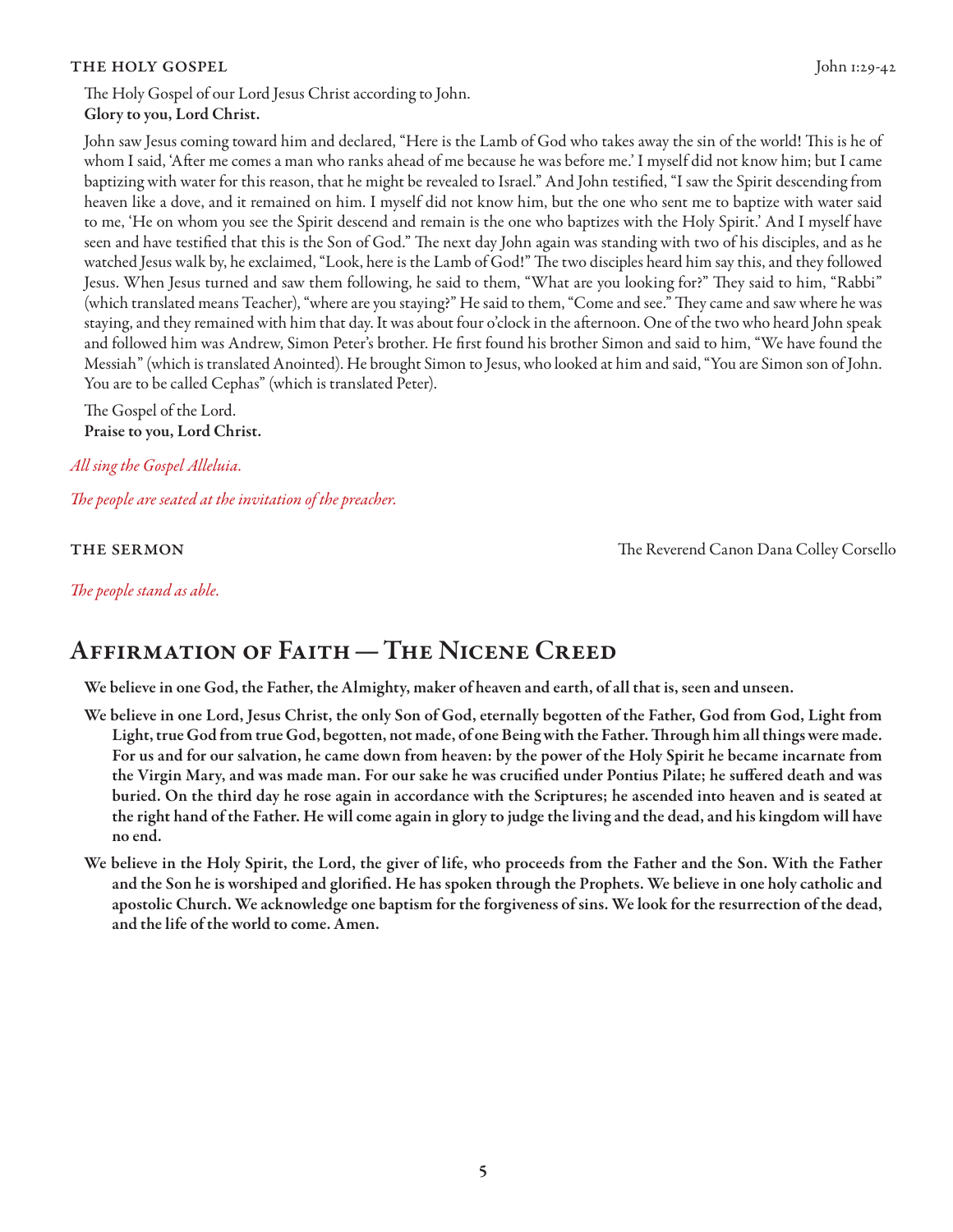# PRAYERS FOR THE CHURCH AND THE WORLD

## *After each petition,*

God of life and light: Hear us, we pray.

*The presider prays the concluding collect, and the people respond,* Amen.

## confession *&* absolution

God of all mercy, we confess that we have sinned against you, opposing your will in our lives. We have denied your goodness in each other, in ourselves, and in the world you have created. We repent of the evil that enslaves us, the evil we have done, and the evil done on our behalf. Forgive, restore, and strengthen us through our Savior Jesus Christ, that we may abide in your love and serve only your will. Amen.

*The presider offers absolution and the people respond,* Amen.

## THE PEACE

The peace of Christ be always with you. And also with you. *The people greet one another with a sign of God's peace and are then seated.*

# The Holy Communion

## the offering

*An offering is received to support the Cathedral's ministry of sharing God's love with the world. The altar is prepared for Holy Communion.* 

## offertory music

*I've decided to make Jesus my choice* Harris Johnson

Some folk would rather have houses and land. Some folk choose silver and gold. These things they treasure and forget about their souls; I've decided to make Jesus my choice. The road is rough; the going gets tough, and the hills are hard to climb. I've started out a long time ago, there is no doubt in my mind; I've decided to make Jesus my choice.

*The people stand as able at the introduction to the hymn.*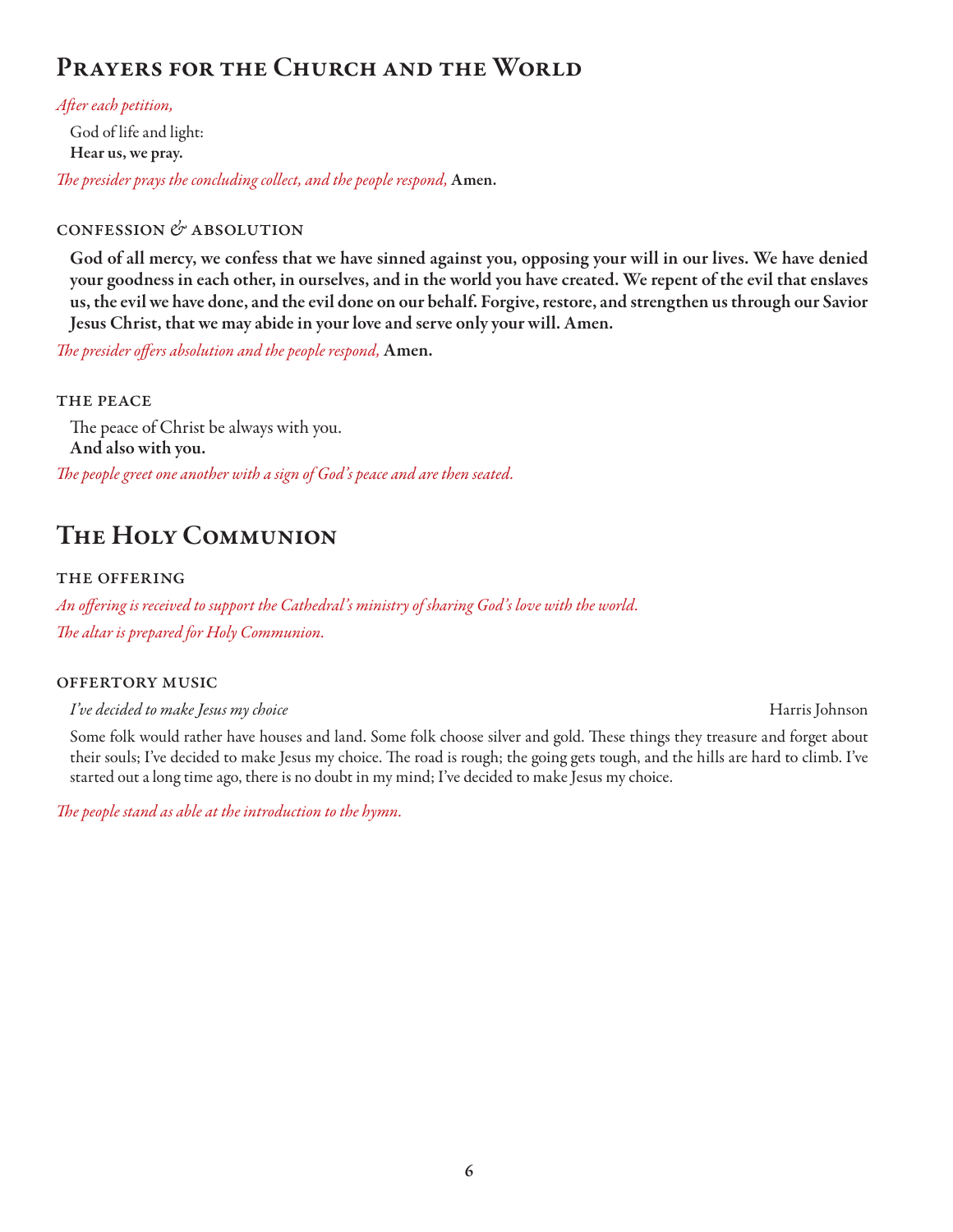#### hymn



## the great thanksgiving

The Lord be with you. And also with you.

Lift up your hearts.

We lift them to the Lord.

Let us give thanks to the Lord our God. It is right to give God thanks and praise.

God of blessing, we thank you always for making us in your image to serve the peace of all creation. You shared your name with our mothers and fathers: Sarah and Abraham, who left their home and became a blessing to all nations; Moses and Miriam, who went through sea and wilderness to the place of revelation; Deborah and Samson, who gave hope and justice to a people ruled by fear; Ruth and Jonah, who went to foreign soil and found a God who loves the stranger.

From our ancestors in faith came Jesus, the son of promise, to fulfill the law, embody your love, and draw all people to himself. He accepted death to break its fearful hold; he was raised to life to share it in abundance; he comes again to break the bread and pour the wine of hope.

Therefore, with all people whose story you have shaped, with women and men of faith in every part of the world, we glory in your generous love and sing in praise of you: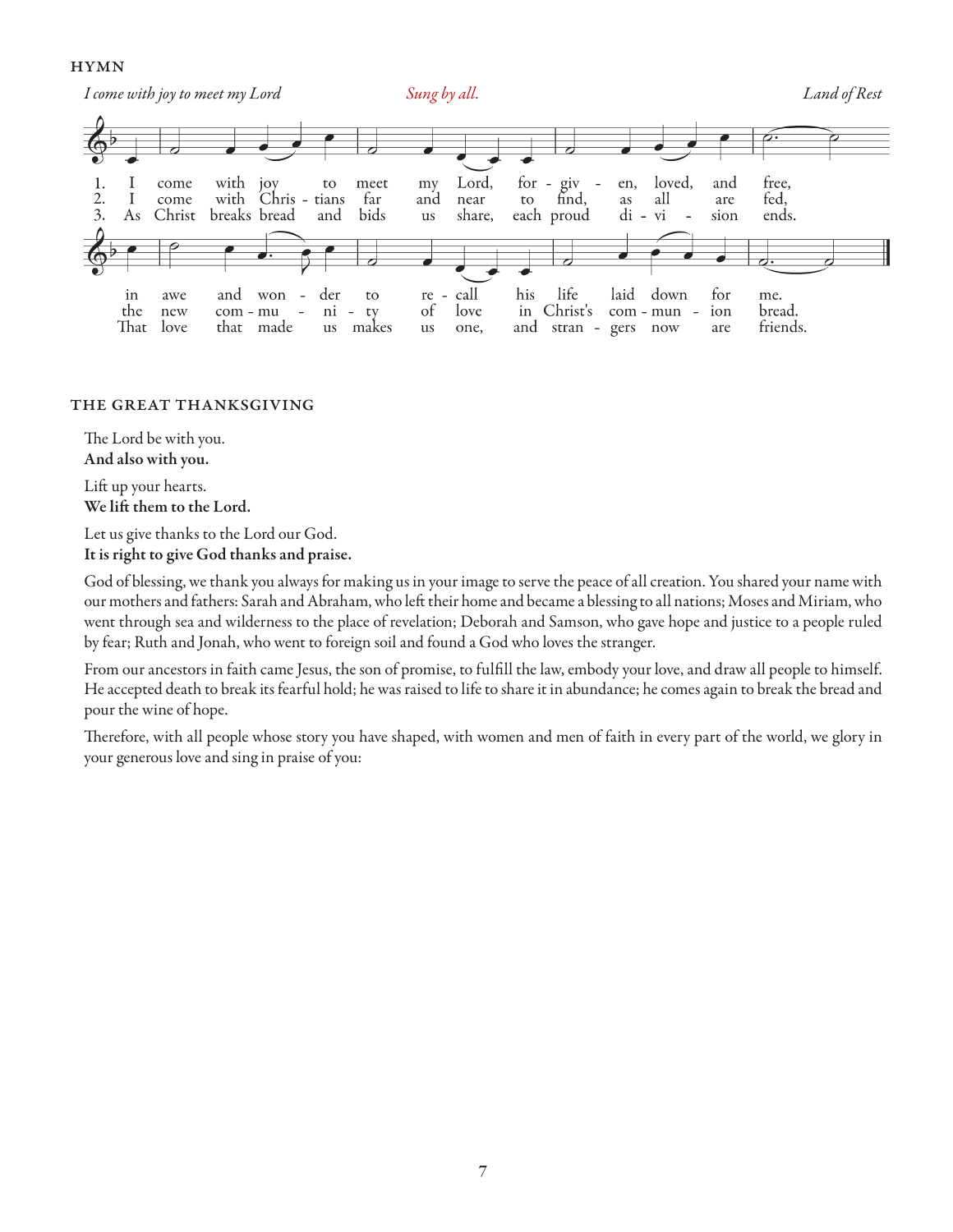SANCTUS & BENEDICTUS *Sung by all.* Grayson Warren Brown (b. 1948)



We ask that your Holy Spirit will fall upon us and upon these gifts, that these fragile, earthly things may be to us the body and blood of our lord and brother, Jesus Christ; who, on the night that he was betrayed, gathered with his faltering friends for a meal that tasted of freedom.

Calling them to his table, Jesus took bread, gave thanks, broke it and said: "This is my body, which is given for you. Do this to remember me."

In the same way after supper, Jesus took the cup, saying: "This cup is the new covenant in my blood. Do this, whenever you drink it, to remember me."

As on that night, so here and now Jesus offers himself in touch and taste beyond what words can hold.

Great is the mystery of faith Christ has died. Christ is risen. Christ will come again.

Therefore we come in memory and hope, responding to your call and the promise that echoes from the dawn of all time. May mind and heart be held by your self-giving love as we stand before the cross, approach the empty tomb, and praise the one whose name is lifted high above all earthly power.

Receive our broken offering through his all-powerful grace, and bind us in communion with all who share your gifts; through Jesus Christ, in whom all ages and all the worlds are drawn into the ceaseless love of Father, Son, and Holy Spirit. AMEN.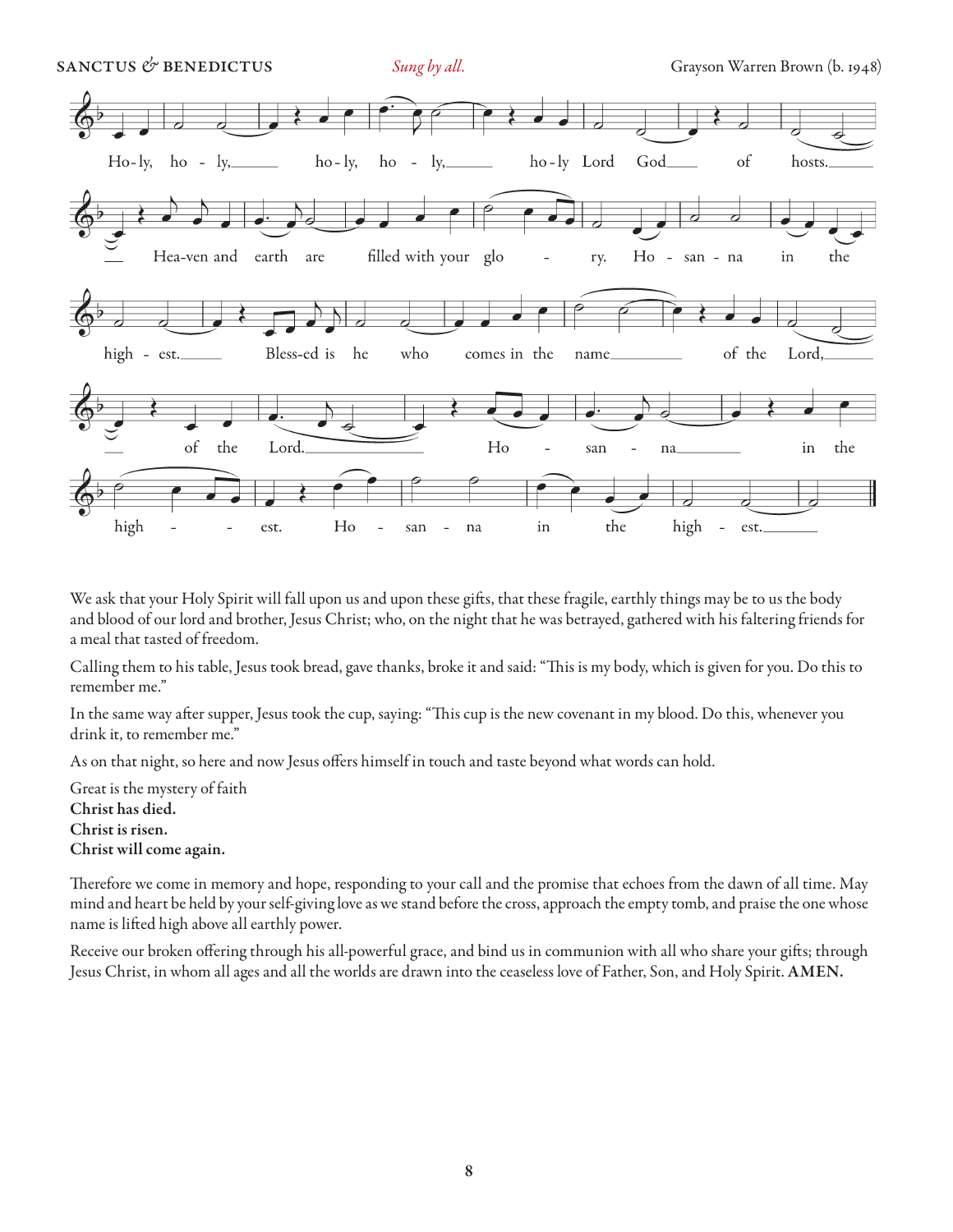## the lord's prayer

Notre Père…, Padre nuestro…, Vater unser…,

Our Father, who art in heaven, hallowed be thy Name, thy kingdom come, thy will be done, on earth as it is in heaven. Give us this day our daily bread. And forgive us our trespasses, as we forgive those who trespass against us. And lead us not into temptation, but deliver us from evil. For thine is the kingdom, and the power, and the glory, for ever and ever. Amen.

# The Breaking of the Bread & Fraction Anthem

*The presider breaks the bread in silence.* 

#### fraction anthem

*Jesus is here right now* Leon C. Roberts (1950-1999) here right Je here. With this Je sus is now, sus is bread and wine his peace you'll find, Christ Je - sus is here right now.

## invitation to holy communion

## *The people are seated.*

*All who seek God and a deeper life in Christ are welcome to receive Holy Communion. Please receive the bread in open and outstretched hands and sip the wine from the chalice, guiding it gently to your lips; or you may dip the wafer into the wine. Gluten-free wafers are available; please make your need known to the minister. Respond to receiving Communion by saying "Amen." If you prefer to receive a blessing instead, please indicate your choice by crossing your hands across your chest.* 

*Those who wish to have Holy Communion brought to them at their seat should notify an usher. During the administration of Holy Communion, the laying on of hands and prayers for healing are offered in War Memorial Chapel.*

## communion anthem

*We need you, Lord* Jonathan Butler (b. 1961)

We need you, Lord. We need you, Lord, right now. We need you, Lord. We need you, Lord, right now. We lift our hands, and bow our knees, and worship at your throne. We need you, Lord. We need you, Lord, right now.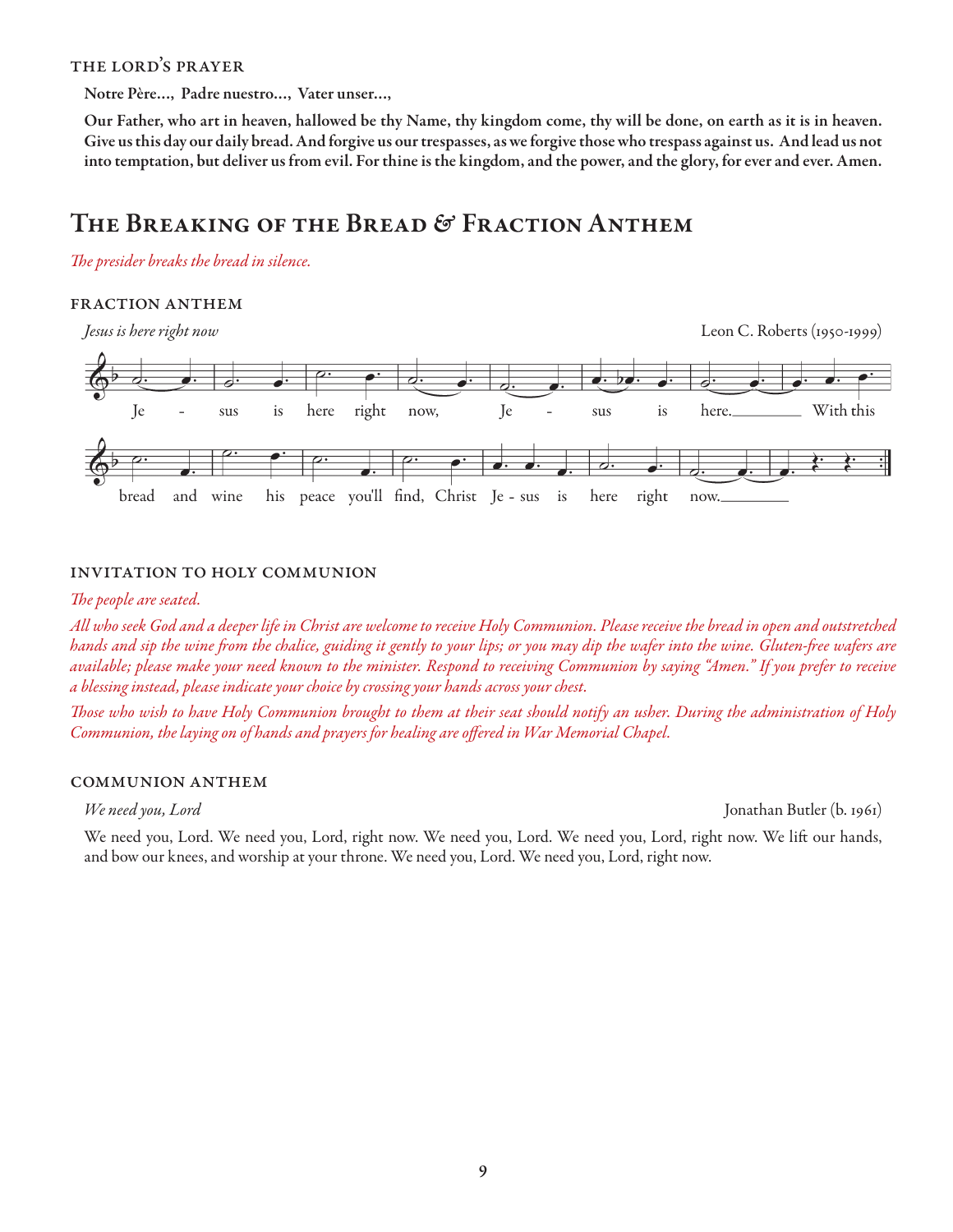#### communion hymn



## *The people stand as able.*

## sending forth eucharistic visitors *(when scheduled)*

In the name of God and this Cathedral Church, we send you forth bearing these holy gifts, that those to whom you go may share with us in the communion of Christ's Body and Blood.

We who are many are one body, because we all share one bread, one cup.

## prayer of thanksgiving

Loving God, we give you thanks for restoring us in your image and nourishing us with spiritual food in the Sacrament of Christ's Body and Blood. Now send us forth a people, forgiven, healed, renewed; that we may proclaim your love to the world and continue in the risen life of Christ our Savior. Amen.

## prayer for birthdays and anniversaries

*All who are celebrating birthdays or anniversaries are asked to approach the clergy closest to their seat, either at the rood screen or altar.*

We pray for those celebrating a birthday or an anniversary. Let us pray together.

O God, our times are in your hand: Look with favor, we pray, on your servants as they begin another year. Grant that they may grow in wisdom and grace, and strengthen their trust in your goodness all the days of their lives; through Jesus Christ our Lord. Amen.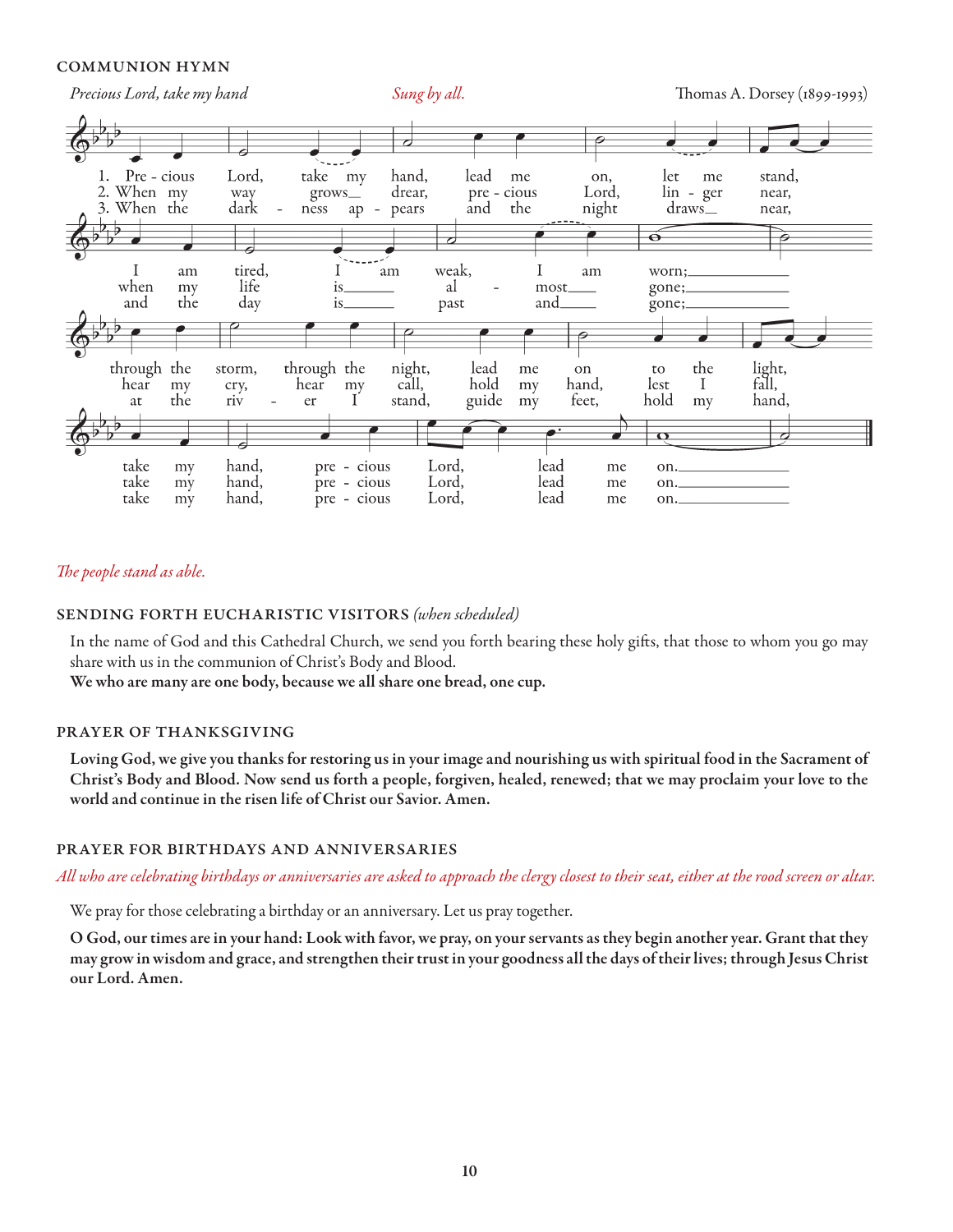## the blessing

*The presider blesses the people, and the people respond,* Amen.

## closing hymn



## The Sending of God's People

Go in the light and peace of Christ. Thanks be to God.

#### **POSTLUDE**

*He has done great things for me* Jessy Dixon (1938-2011)